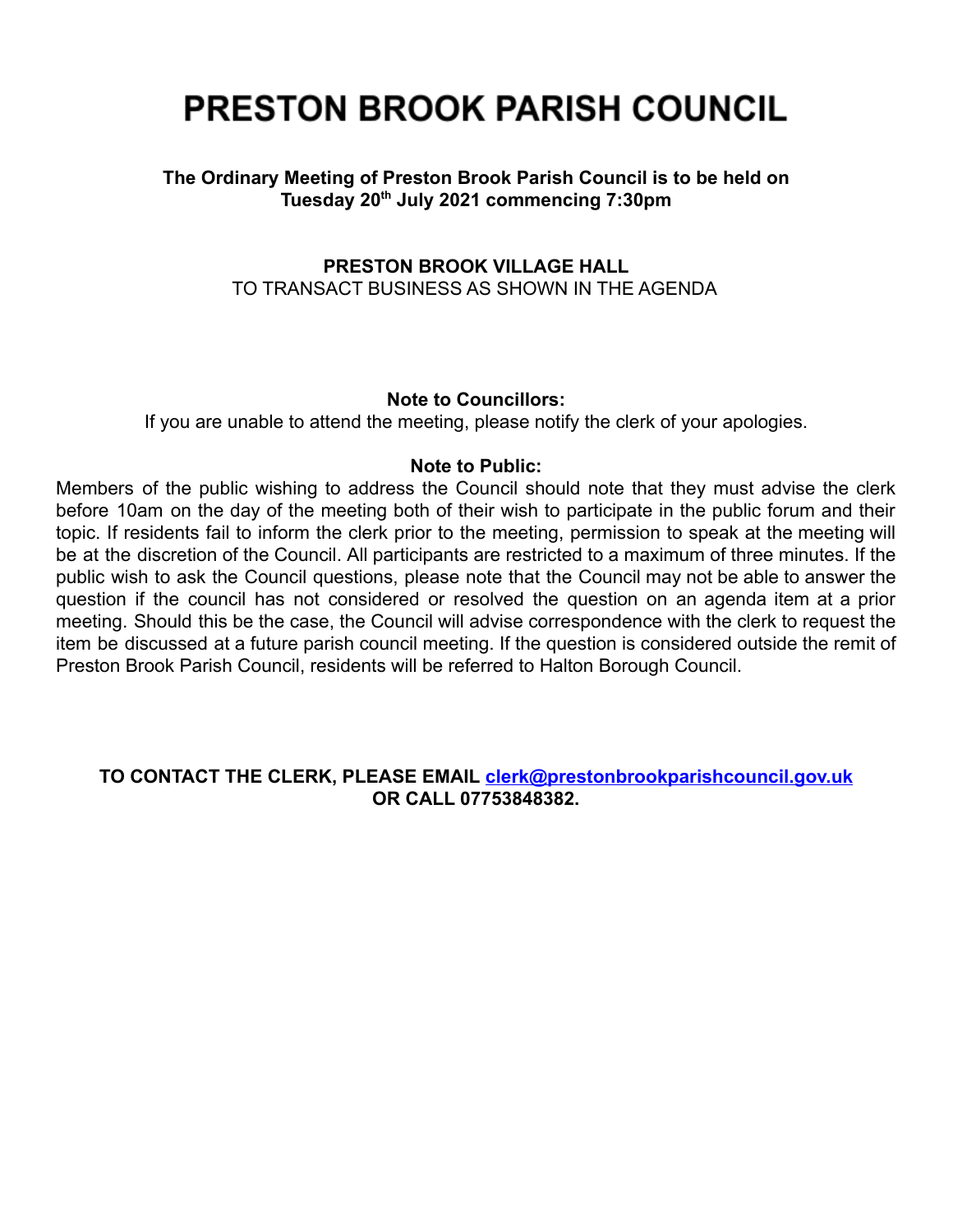## **MEETING AGENDA PRESTON BROOK PARISH COUNCIL Tuesday 20th July 2021**

## **Part 1**

- **1. To record apologies for absence**
- **2. Declarations of Members' Interests of a Pecuniary or Non-Pecuniary Nature in Accordance with the Localism Act 2011 Sections 26-34 & Schedule 4**. (Having membership of a club, charity etc or a close relationship or having a financial bearing on a member of their spouse/partner).
- **3. To receive and note Preston Brook Police Report** (To receive report on crime statistics and highlight any areas of concern to be considered a police priority for Preston Brook).
- **4. To confirm and sign as a true record the minutes of the ordinary meeting held on 15 June 2021**
- **5. To consider and approve co-option of Mr Alan Price**
- **6. Parish Council Finance**
	- **a) Receipts**

(To acknowledge payments received since the last meeting). None received

#### **b) Payments – to be made**

(To consider and approve those invoices made under the General Power of Competence).

C.Wyna – Salary - £320.22 HMRC - £74.40 C.Wyna – Reimbursement for vouchers £25 P.Bolton – Reimbursement for rockery work (subject to approval) £170 CHALC – Training costs - £25

## **Balance of account - £35,920.80**

#### **7. Planning**

a) 21/00355/TPO - Proposed works to tree T8, Pine, of TPO 017 to reduce lower branches back to the boundary to reduce shading and stand clear of adjacent property at Tannery Cottage Chester Road Preston Brook Runcorn Cheshire WA7 3AT

## **8. Signage**

a) To discuss signage at Chester Road (A56) and at junction of Windmill Lane and other maintenance related works – Cllr Walton